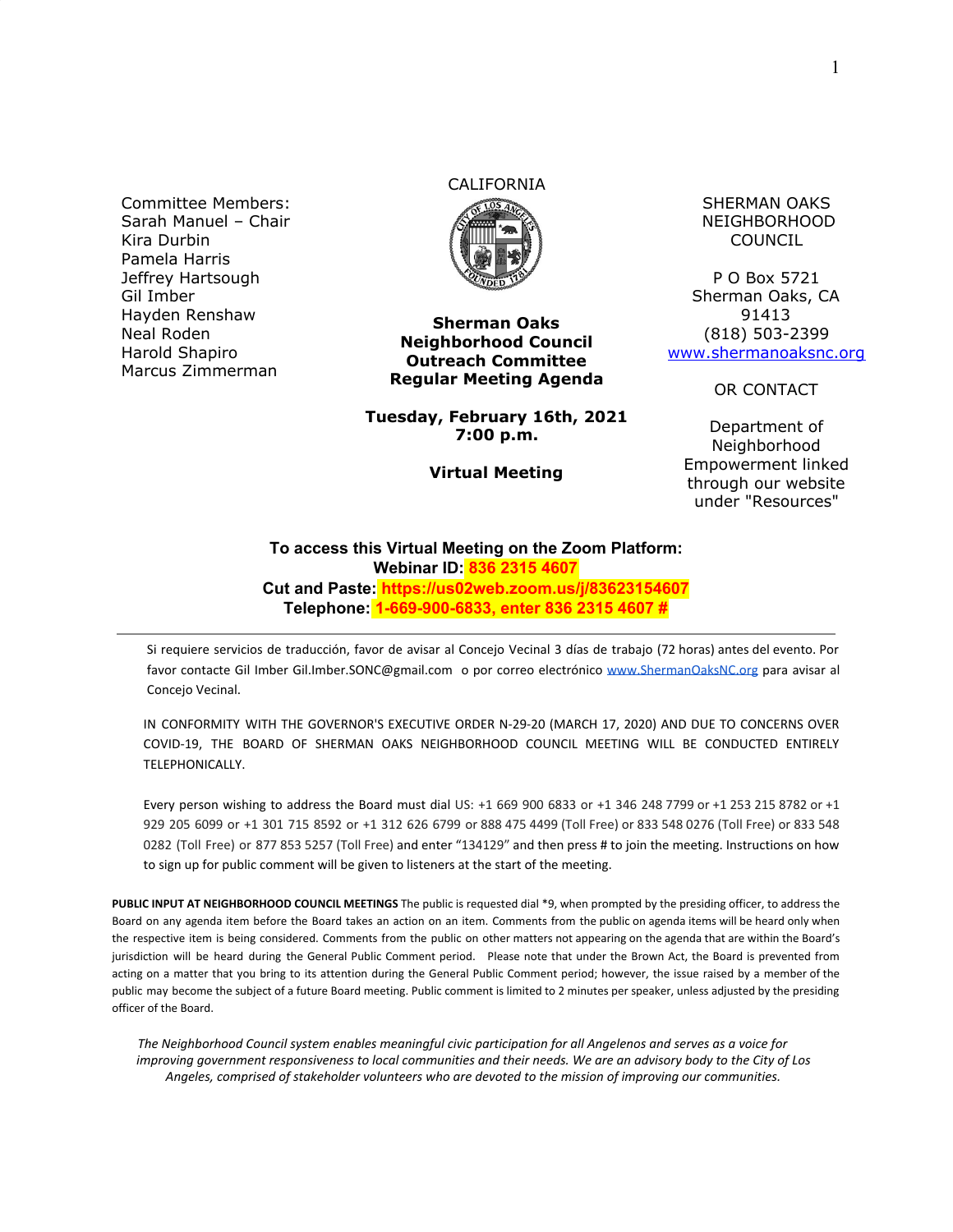#### **AGENDA**

- **1. Call to Order and Welcome** Chair, Sarah Manuel
- **2. Roll Call and Introductions** Chair, Sarah Manuel, Committee Member, Gil Imber
- **3. Administrative Motions: ACTION ITEM. ROLL CALL VOTE REQUIRED.** A. Approval of Prior Meeting Minutes

i. January 19th, 2021 – Regular Meeting Minutes -- **ACTION ITEM. ROLL CALL VOTE REQUIRED.**

- **4. Chair's Report: 3 minutes,** Sarah Manuel
- **5. Project Updates & Discussion with SONC President, Jeffrey Hartsough and SONC Finance Chair, Candy Williams (20 minutes)** *Please see supporting documentation. Public Comment for each sub-agendized item.*
	- A. Neighbor Assistance Program Marcus Zimmerman
	- B. Working Group Kira Durbin, Pamela Harris
	- C. Webcorner Update Harold Shapiro
	- D. Website Gil Imber
	- E. Newsletter The Ziff Flyer & Social Media Platform Metrics Sarah Manuel
- **6. Public Official Comment: 2 minutes each** *Comments by public officials*
- **7. Public Comment**: **2 minutes each** *Comments by the public on non-agenda items within the SONC Outreach Committee's jurisdiction.*
- **8. SONC Election Discussion with SONC Election Chair, Lisa Petrus, (20-minutes)**
	- A. Discussion of purchase of promotion materials and strategy for the call to action for voter registration.

#### **9. SONC Virtual Movie Series -- ACTION ITEM. ROLL CALL VOTE. (10-minutes)**

- A. A motion to approve SONC Virtual Movie Series up to the amount of \$3000. The Virtual Movie Series will be held from March 2021 - December 2021 featuring but not limited to a [Hollywood Documentary](https://www.youtube.com/watch?v=xZ6T-qlO7w4) of [Marsha Hunt](https://www.imdb.com/name/nm0402554/bio) and Public-domain [family-friendly cartoons with the musical accompaniment by professional](https://youtu.be/vrODRjLJjuY) [musician, Gil Imber.](https://youtu.be/vrODRjLJjuY) Funding will applied to the purchase of the Hauptwerk program paid to Gil Imber as well as professional fees for Marsha Hunt. Please see supporting documentation. **ACTION ITEM. ROLL CALL VOTE.**
- **10. Discussion Youth Representative Service Project- Hayden Ranshawn (10-minutes)**
	- A. Youth Rep to announce a service project and identify how Outreach can support the process.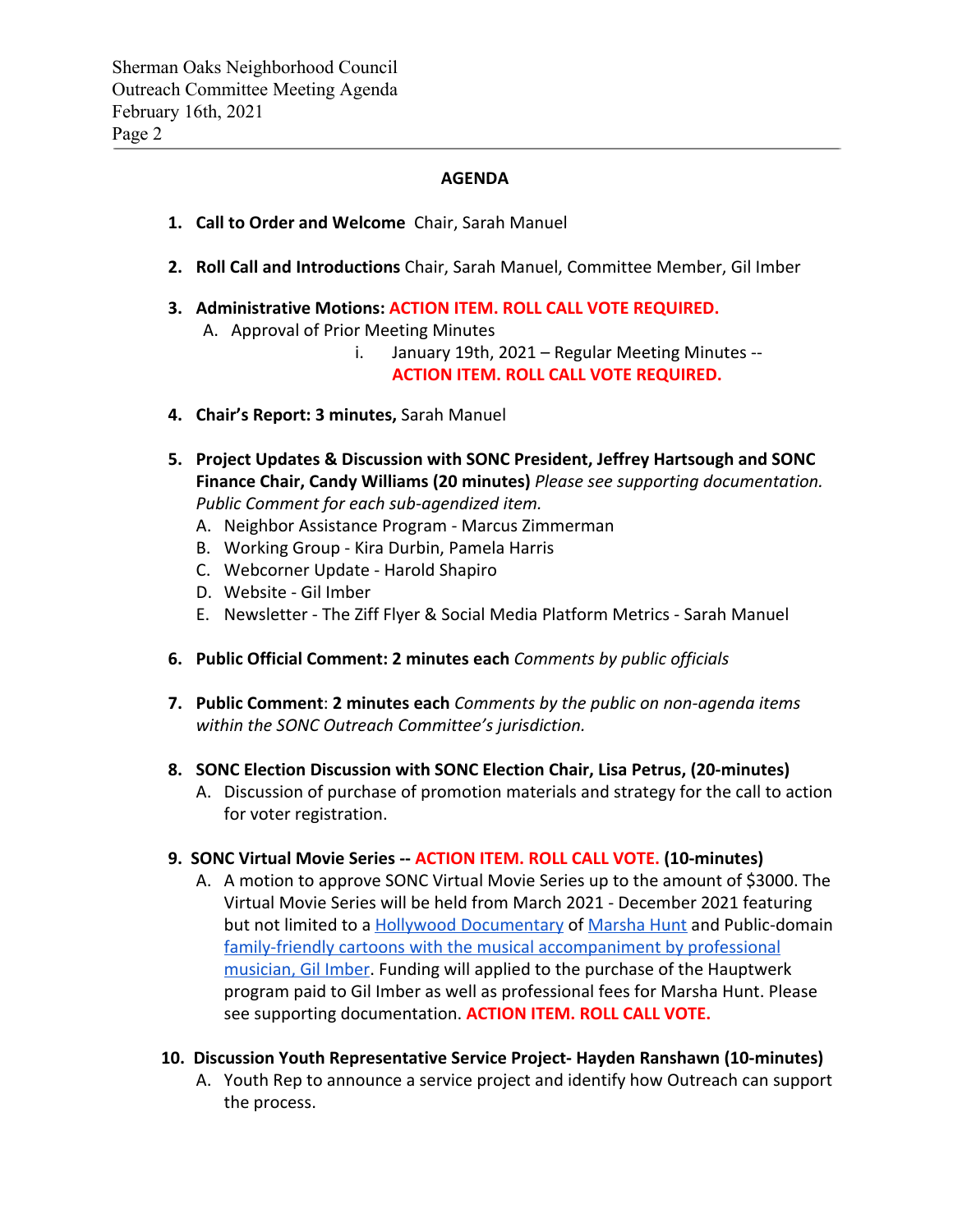**11. Discussion on Outreach Roadmap 2021 (5-minutes)** *Please see supporting documentation.*

## **12. Discussion on Project Proposal with CD4 (10-minutes)**

# **13. Discussion on designing a [Utility Box](https://youtu.be/oeBes1fJV5s) for the Sherman Oaks Neighborhood Council with Sherman Oaks Chamber of Commerce.**

*Please see supporting documentation.*

**14. New Business** – Introduction topics for consideration of the Outreach Committee at future meetings: (**5 minutes)** *Public Comment for each sub-agendized item.*

- A. Create Branding Kits for Committees
- B. Other items for consideration for next Agenda(s)
- **14. Announcements** on items within the SONC Outreach Committee's jurisdiction
	- **SONC Candidate Election Registration closes Feb 23rd, 5pm**
	- **SONC Speaker Series Webinar, Sat, Feb 27th, 2pm**
	- **The Valley of Change 2nd Saturday of the Month, Next one is March 13th - Helping Friends in Need**
	- **Next Outreach Meeting, March 16th, 2021, 7pm**
	- **NHIFP is seeking volunteers, Email Barbara @ bjavitz@gmail.com**

### **15. Adjourn**

**THE AMERICAN WITH DISABILITIES ACT** As a covered entity under Title II of the Americans with Disabilities Act, the City of Los Angeles does not discriminate on the basis of disability and upon request will provide reasonable accommodation to ensure equal access to its programs, services, and activities. Sign language interpreters, assisted listening devices, or other auxiliary aids and/or services may be provided upon request. To ensure availability of services, please make your request at least 3 business days (72 hours) prior to the meeting by contacting the Department of Neighborhood Empowerment by calling (213) 978-1551 or email: [NCsupport@lacity.org](mailto:NCsupport@lacity.org)